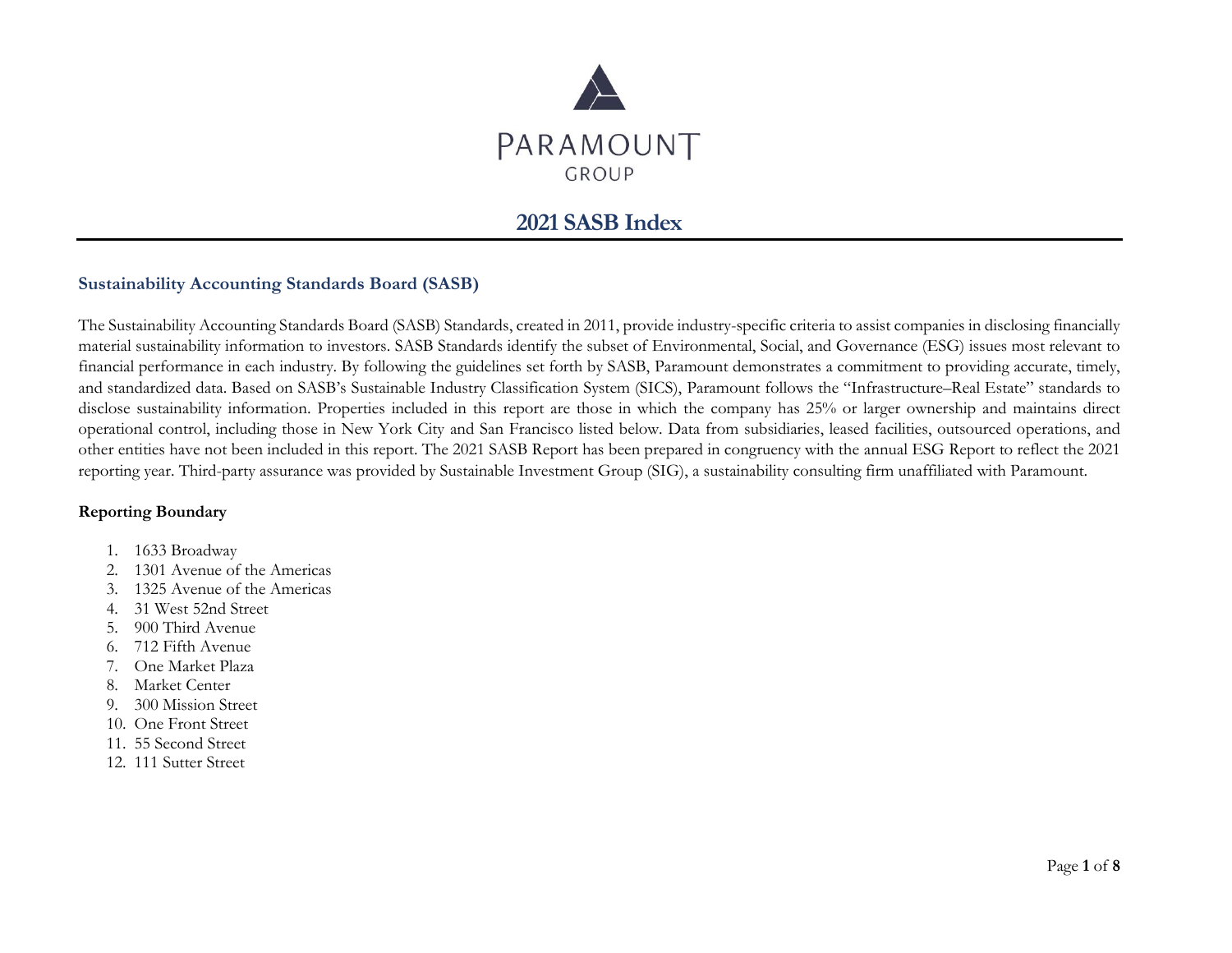

### **Energy Management**

| Code                | <b>Accounting Metric</b>                                                                                                                                                                                                                                           | <b>Unit of Measure</b> | <b>Total</b> | <b>SF</b> | <b>NY</b> |
|---------------------|--------------------------------------------------------------------------------------------------------------------------------------------------------------------------------------------------------------------------------------------------------------------|------------------------|--------------|-----------|-----------|
| <b>IF-RE-130a.1</b> | Energy consumption data coverage as a percentage of                                                                                                                                                                                                                | Percentage (%) by      | 100%         | 100%      | 100%      |
|                     | total floor area, by property subsector                                                                                                                                                                                                                            | floor area (SF)        |              |           |           |
| IF-RE-130a.2        | Total energy consumed by portfolio area with data                                                                                                                                                                                                                  | Gigajoules (GJ)        | 596,073      | 201,431   | 394,642   |
|                     | coverage                                                                                                                                                                                                                                                           |                        |              |           |           |
|                     | Percentage of total energy that is grid electricity, by                                                                                                                                                                                                            | Percentage (%)         | 65%          | 63%       | 66%       |
|                     | property subsector                                                                                                                                                                                                                                                 |                        |              |           |           |
|                     | Percentage of total energy that is renewable, by property                                                                                                                                                                                                          | Percentage (%)         | $0\%$        | $0\%$     | $0\%$     |
|                     | subsector                                                                                                                                                                                                                                                          |                        |              |           |           |
| IF-RE-130a.3        | Like-for-like percentage change in energy consumption                                                                                                                                                                                                              | Percentage (%)         | $-17.27\%$   | 1.69%     | $-24.46%$ |
|                     | for the portfolio area with data coverage, by property                                                                                                                                                                                                             |                        |              |           |           |
|                     | subsector                                                                                                                                                                                                                                                          |                        |              |           |           |
| <b>IF-RE-130a.4</b> | Percentage of eligible portfolio that has an energy rating,                                                                                                                                                                                                        | Percentage (%) by      | 100%         | 100%      | 100%      |
|                     | by property subsector                                                                                                                                                                                                                                              | floor area (SF)        |              |           |           |
|                     | Percentage of eligible portfolio that is certified to                                                                                                                                                                                                              | Percentage (%) by      | 100%         | 100%      | 100%      |
|                     | ENERGY STAR, by property subsector                                                                                                                                                                                                                                 | floor area (SF)        |              |           |           |
| <b>IF-RE-130a.5</b> | Description of how building energy management considerations are integrated into property investment analysis and                                                                                                                                                  |                        |              |           |           |
|                     | operational strategy                                                                                                                                                                                                                                               |                        |              |           |           |
|                     |                                                                                                                                                                                                                                                                    |                        |              |           |           |
|                     | Managing the energy use of Paramount's assets is integral to our ESG program as we prioritize initiatives that yield both environmental                                                                                                                            |                        |              |           |           |
|                     | and economic benefits. Lower energy consumption translates to a smaller carbon footprint and reduced operating costs. Our team<br>developed a comprehensive strategy to achieve a 35% portfolio wide reduction in energy consumption by 2025 from a 2015 baseline. |                        |              |           |           |
|                     | 100% of the REIT portfolio utilizes iES MACH, a real-time energy management platform, which empowers our Engineering and                                                                                                                                           |                        |              |           |           |
|                     | Property Management Teams to respond quickly and effectively to building conditions by monitoring energy use in 5-minute intervals.                                                                                                                                |                        |              |           |           |
|                     | We also leverage the ENERGY STAR Portfolio Manager platform to benchmark energy, emissions, water, and waste data across 100%                                                                                                                                      |                        |              |           |           |
|                     | of the portfolio and track our progress towards corporate-wide reduction targets. Paramount partners with third-party subject matter                                                                                                                               |                        |              |           |           |
|                     | experts to conduct energy audits and identify energy conservation measures (ECMs) to optimize building performance. ECMs include                                                                                                                                   |                        |              |           |           |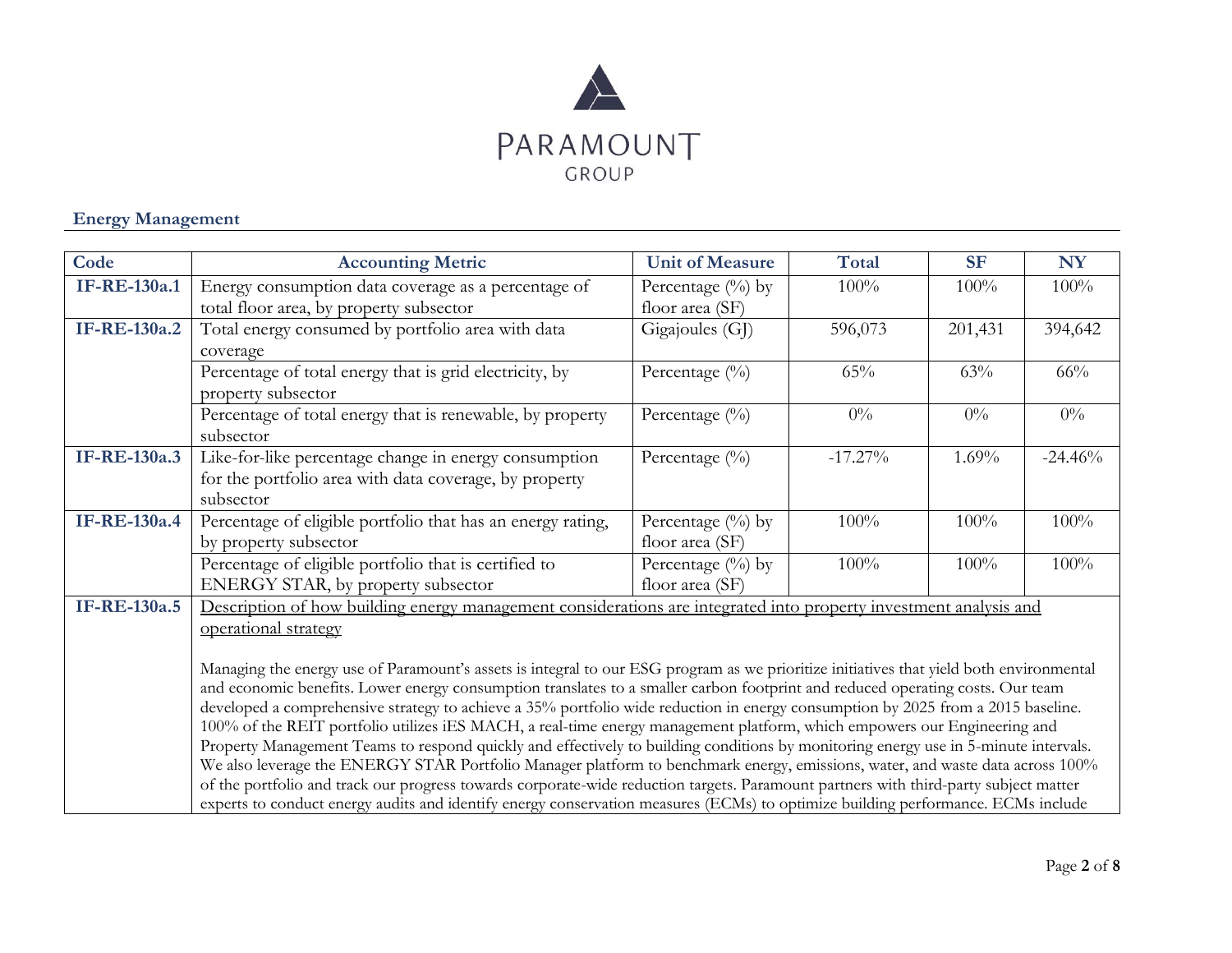

system replacements, HVAC upgrades, lighting retrofits, and BMS programming and controls. Our energy management strategies include: • Capital Planning o Climate-related risks have encouraged our team to prioritize building upgrades and operational efficiency. We develop thorough 5- and 10-year capital plans that are tied to local laws, end of useful life, tenant rollover, and lease renewals. Our team has a due diligence plan in place which ensures we optimize efficiencies on an economically feasible basis. • Commissioning o Building commissioning ensures that all systems perform to specifications and provides a foundation for correctly benchmarking the baseline energy consumption of an asset. This process typically also leads to fewer mechanical issues and lower maintenance costs. • Technology o Piloting new technologies assists with the transition to a lower-carbon economy. The availability of utility incentive programs shortens the payback period to incentivize the installation of updated building systems over the continued operation of outdated equipment. • Training o Increasing employee awareness of sustainability matters through ongoing training and education is key to responsible operations and growth. On the operational side, Engineering and Property Management Teams are continuously trained on energy management, building systems, and new technologies. Company-wide education on existing sustainability programs and emerging trends is also facilitated, reinforced by Executive Management who receive briefings on these topics monthly. Underwriting o When evaluating both the existing portfolio and new acquisitions, the intersections of climate-related issues with strategy, annual budgets, capital expenditures, acquisitions, and divestitures are taken into account initially by the Executive Committee and then reviewed, as needed, by our Board of Directors, or the Investment & Finance Committee, a subgroup of the Board of Directors.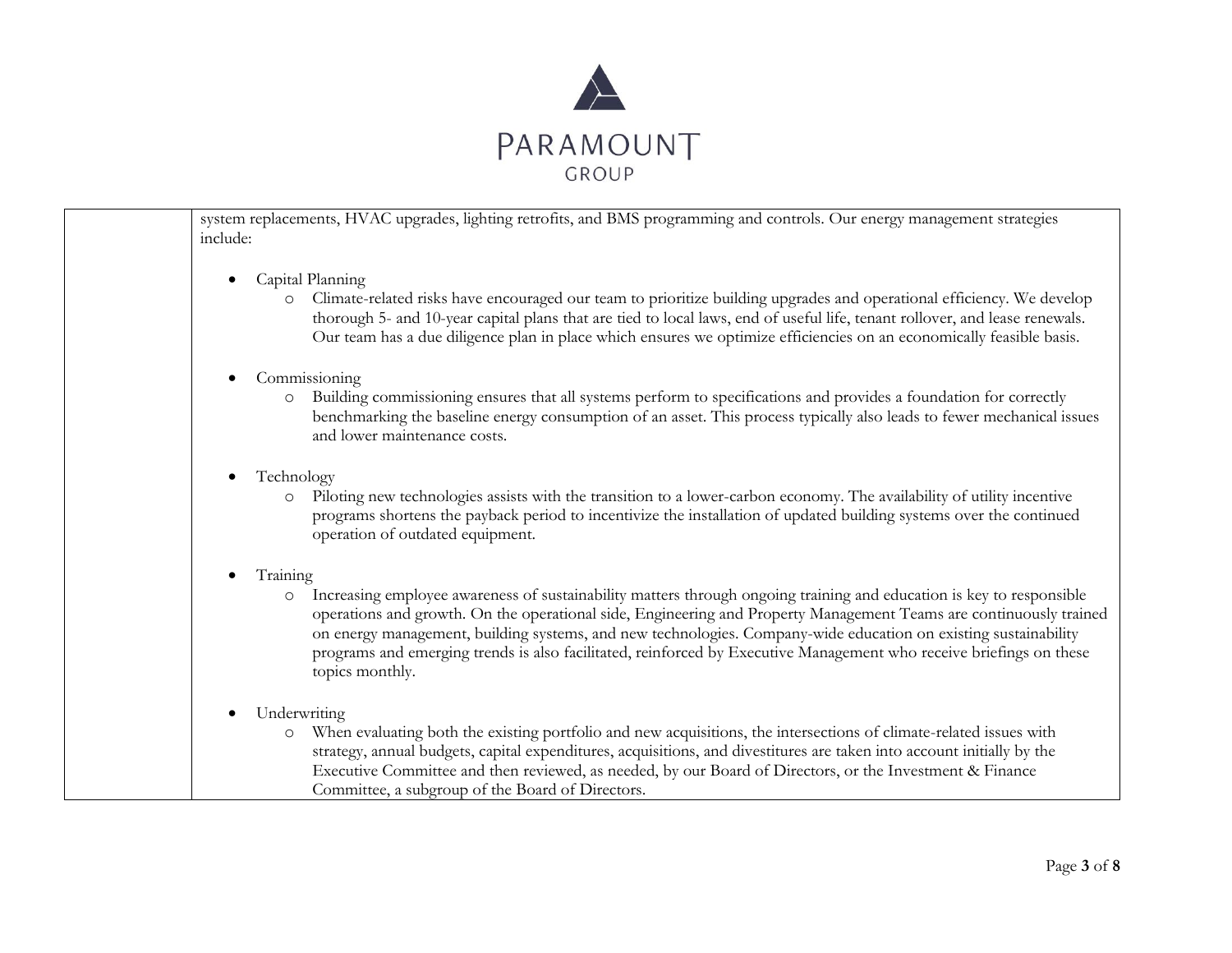

#### **Water Management**

| Code                | <b>Accounting Metric</b>                                                                                                                                                                                                                                                                                                                                                       | <b>Unit of Measure</b>                  | <b>Total</b> | <b>SF</b> | <b>NY</b> |
|---------------------|--------------------------------------------------------------------------------------------------------------------------------------------------------------------------------------------------------------------------------------------------------------------------------------------------------------------------------------------------------------------------------|-----------------------------------------|--------------|-----------|-----------|
| <b>IF-RE-140a.1</b> | Water withdrawal data coverage as a percentage of total floor<br>area, by property subsector                                                                                                                                                                                                                                                                                   | Percentage (%) by<br>floor area (SF)    | 100%         | 100%      | 100%      |
|                     | Percentage of floor area in regions with High or Extremely<br>High Baseline Water Stress, each by property Subsector                                                                                                                                                                                                                                                           | Percentage $(\%)$ by<br>floor area (SF) | $0\%$        | $0\%$     | $0\%$     |
| IF-RE-140a.2        | Total water withdrawn by portfolio area with data coverage, by<br>property subsector                                                                                                                                                                                                                                                                                           | Thousand cubic<br>meters $(m^3)$        | 334,338      | 59,300    | 275,038   |
|                     | Percentage in regions with High or Extremely High Baseline<br>Water Stress, by property subsector                                                                                                                                                                                                                                                                              | Percentage $(\%)$                       | $0\%$        | $0\%$     | $0\%$     |
| <b>IF-RE-140a.3</b> | Like-for-like percentage change in water withdrawn for<br>portfolio area with data coverage, by property subsector                                                                                                                                                                                                                                                             | Percentage $(\%)$                       | 29.93%       | 1.63%     | 38.23%    |
| <b>IF-RE-140a.4</b> | Description of water management risks and discussion of strategies and practices to mitigate those risks                                                                                                                                                                                                                                                                       |                                         |              |           |           |
|                     | Water management risks include potential local water stress and water quantity and quality disruptions. To mitigate water management<br>risks and reduce water consumption, Paramount is committed to achieving a 10% reduction in water usage by 2025 and has reduced<br>water consumption 46% in 2021 from a 2016 baseline. Our water efficiency strategies include:         |                                         |              |           |           |
|                     | Low-Flow Fixtures<br>Paramount's build-out specifications require the installation of low-flow fixtures. Existing toilets, urinals, faucets, and<br>$\circ$<br>showers across the portfolio are also upgraded with low-flow fixtures to further reduce water consumption.                                                                                                      |                                         |              |           |           |
|                     | Data Tracking & Transparency<br>Water usage is tracked using the ENERGY STAR Portfolio Manager benchmarking platform for 100% of the<br>$\circ$<br>portfolio. In accordance with New York City and San Francisco benchmarking ordinances, water consumption is<br>disclosed annually. Paramount's water performance is also shared with tenants through our reporting efforts. |                                         |              |           |           |
|                     | Water Submeters<br>Water submeters are installed throughout the buildings to monitor consumption, identify opportunities for increased<br>$\circ$<br>efficiency, and target leaks from specific systems.                                                                                                                                                                       |                                         |              |           |           |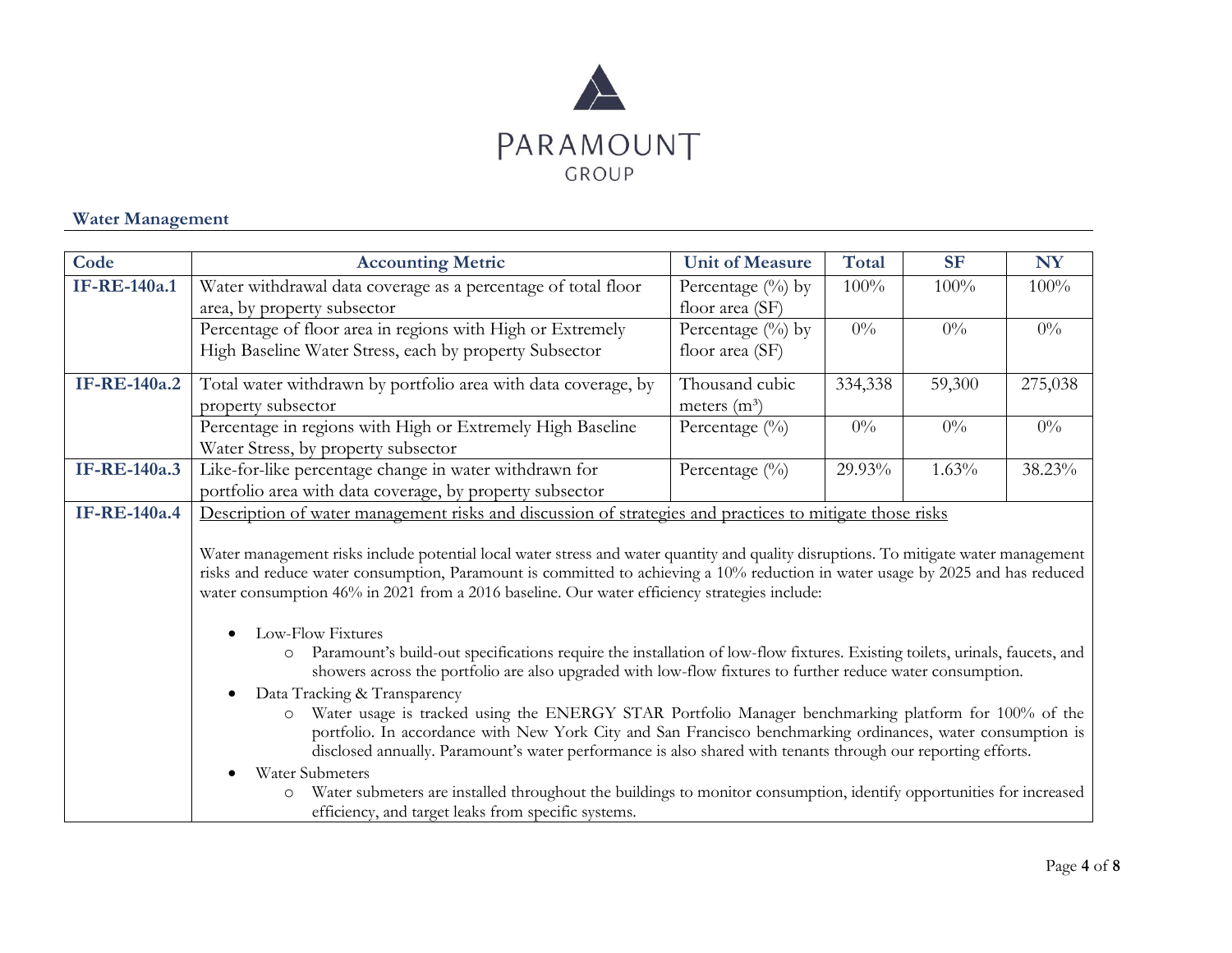

| Irrigation                                                                                                           |
|----------------------------------------------------------------------------------------------------------------------|
| o Most of our properties have minimal landscaping. For those properties that are landscaped, we rely on smart meters |
| to regulate the amount of water used for irrigation. To further reduce irrigation needs, these landscaped areas use  |
| native plants that require less water since they are adapted to the local climate.                                   |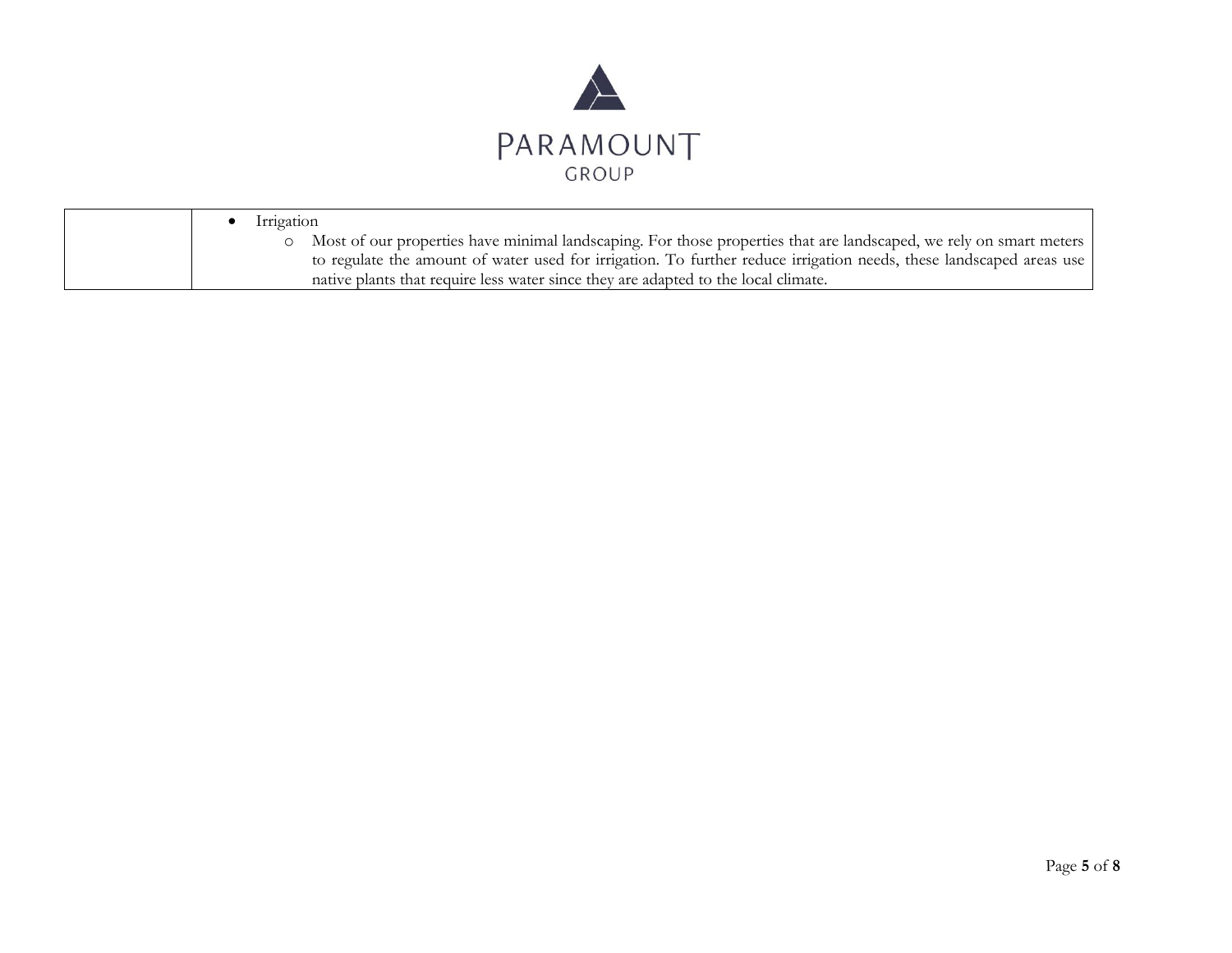

### **Management of Tenant Sustainability Impacts**

| Code             | <b>Accounting Metric</b>                                                                                                                                                                                                                                                                                                                                                                                                                                                                                                                                                                                                                                                                                                                                                                                                                                                                                                                                                                                                                                                                                                                                                                                                                                      | <b>Unit of Measure</b>                  | <b>Total</b> | <b>SF</b> | <b>NY</b> |
|------------------|---------------------------------------------------------------------------------------------------------------------------------------------------------------------------------------------------------------------------------------------------------------------------------------------------------------------------------------------------------------------------------------------------------------------------------------------------------------------------------------------------------------------------------------------------------------------------------------------------------------------------------------------------------------------------------------------------------------------------------------------------------------------------------------------------------------------------------------------------------------------------------------------------------------------------------------------------------------------------------------------------------------------------------------------------------------------------------------------------------------------------------------------------------------------------------------------------------------------------------------------------------------|-----------------------------------------|--------------|-----------|-----------|
| IF-RE-<br>410a.1 | Percentage of new leases that contain a cost recovery clause for<br>resource efficiency-related capital improvements by property<br>subsector                                                                                                                                                                                                                                                                                                                                                                                                                                                                                                                                                                                                                                                                                                                                                                                                                                                                                                                                                                                                                                                                                                                 | Percentage (%) by<br>floor area (SF)    | $92\%$       | 100%      | 85%       |
|                  | Associated leased floor area                                                                                                                                                                                                                                                                                                                                                                                                                                                                                                                                                                                                                                                                                                                                                                                                                                                                                                                                                                                                                                                                                                                                                                                                                                  | Percentage $(\%)$ by<br>floor area (SF) | $3.06\%$     | 4.12%     | 2.39%     |
| IF-RE-<br>410a.2 | Percentage of tenants that are separately metered or submetered for<br>grid electricity consumption, by property subsector                                                                                                                                                                                                                                                                                                                                                                                                                                                                                                                                                                                                                                                                                                                                                                                                                                                                                                                                                                                                                                                                                                                                    | Percentage (%) by<br>floor area (SF)    | $61.90\%$    | 41.67%    | 74.42%    |
|                  | Percentage of tenants that are separately metered or submetered<br>for water withdrawals, by property subsector                                                                                                                                                                                                                                                                                                                                                                                                                                                                                                                                                                                                                                                                                                                                                                                                                                                                                                                                                                                                                                                                                                                                               | Percentage $(\%)$ by<br>floor area (SF) | $7.90\%$     | $0\%$     | 12.79%    |
| IF-RE-<br>410a.3 | Discussion of approach to measuring, incentivizing, and improving sustainability impact of tenants<br>Engaging tenants in energy efficiency initiatives is key to unlocking the full energy savings potential of a building. We are in constant<br>communication with our tenants by sharing best practices and facilitating the adoption of third-party designations, including the ENERGY<br>STAR Tenant Space recognition. Our team also shares environmental performance data to support the independent targets our tenants set<br>corporately.<br>Green Leasing<br>Developing green lease provisions is an assurance that landlord-tenant objectives are aligned from the outset of the<br>relationship. By utilizing the lease as a tool to improve energy efficiency, we create a high-performing assets in partnership<br>with our tenants.<br>Tenant Build-out Guidelines<br>$\bullet$<br>Our Construction Team developed build-out specifications to ensure new and existing tenants design and execute office<br>$\circ$<br>spaces that advance Paramount's sustainability objectives. These specifications are aligned with LEED, ENERGY STAR,<br>and building codes, lower operating expenses, and improve overall building energy performance. |                                         |              |           |           |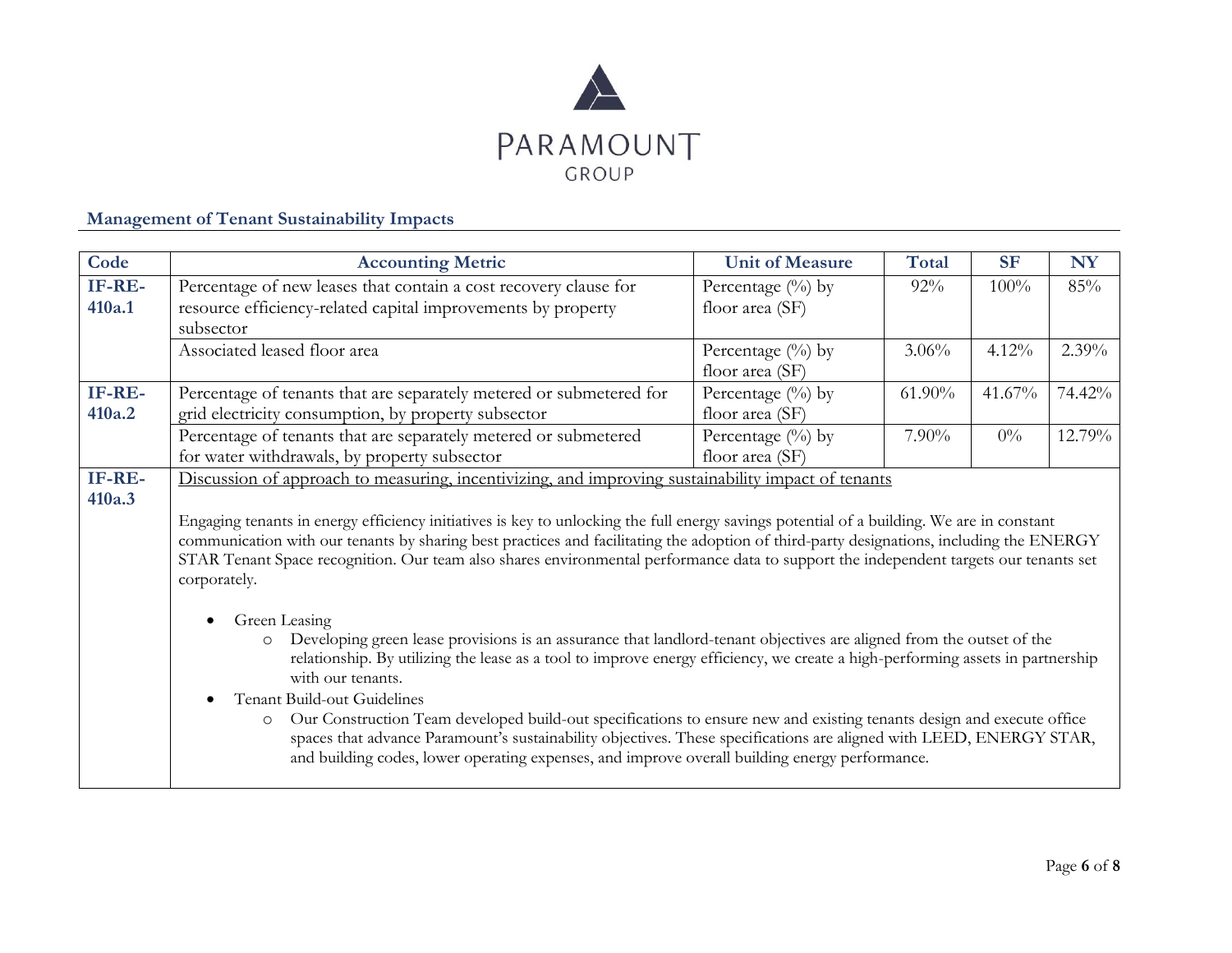

## **Climate Change Adaption**

| Code   | <b>Accounting Metric</b>                                                                                                                                                                                                                                                                                                                                                                                                                                                                                                                                                                                                                                                                                                                                                                                                                                                                                                                                                                                                                                                                                                                                                                                                                                                                       | <b>Unit of Measure</b> | <b>Total</b>   | <b>SF</b> | <b>NY</b>      |
|--------|------------------------------------------------------------------------------------------------------------------------------------------------------------------------------------------------------------------------------------------------------------------------------------------------------------------------------------------------------------------------------------------------------------------------------------------------------------------------------------------------------------------------------------------------------------------------------------------------------------------------------------------------------------------------------------------------------------------------------------------------------------------------------------------------------------------------------------------------------------------------------------------------------------------------------------------------------------------------------------------------------------------------------------------------------------------------------------------------------------------------------------------------------------------------------------------------------------------------------------------------------------------------------------------------|------------------------|----------------|-----------|----------------|
| IF-RE- | Area of properties located in 100-year flood zones, by property                                                                                                                                                                                                                                                                                                                                                                                                                                                                                                                                                                                                                                                                                                                                                                                                                                                                                                                                                                                                                                                                                                                                                                                                                                | Square Feet (SF)       | $\overline{0}$ | $\theta$  | $\overline{0}$ |
| 450a.1 | subsector                                                                                                                                                                                                                                                                                                                                                                                                                                                                                                                                                                                                                                                                                                                                                                                                                                                                                                                                                                                                                                                                                                                                                                                                                                                                                      |                        |                |           |                |
| IF-RE- | Description of climate change risk exposure analysis, degree of systematic portfolio exposure, and strategies for mitigating                                                                                                                                                                                                                                                                                                                                                                                                                                                                                                                                                                                                                                                                                                                                                                                                                                                                                                                                                                                                                                                                                                                                                                   |                        |                |           |                |
| 450a.2 | risk                                                                                                                                                                                                                                                                                                                                                                                                                                                                                                                                                                                                                                                                                                                                                                                                                                                                                                                                                                                                                                                                                                                                                                                                                                                                                           |                        |                |           |                |
|        |                                                                                                                                                                                                                                                                                                                                                                                                                                                                                                                                                                                                                                                                                                                                                                                                                                                                                                                                                                                                                                                                                                                                                                                                                                                                                                |                        |                |           |                |
|        | We recognize climate change as a long-term risk to our business that demands effective management. Developing proactive strategies to<br>mitigate the potential impacts of climate change on Paramount's assets has become increasingly important to our stakeholders and is<br>essential to the future sustainability of our operations. Climate change is integrated into Paramount's overall risk management<br>framework, which is administered by senior management under the supervision of the Audit Committee of our Board of Directors.                                                                                                                                                                                                                                                                                                                                                                                                                                                                                                                                                                                                                                                                                                                                               |                        |                |           |                |
|        | Climate Change Scenario Analysis<br>To assess the acute and chronic physical risks resulting from climate change on Paramount's portfolio, we initiated a<br>$\circ$<br>climate change scenario analysis. This analysis was informed by the Representative Concentration Pathway (RCP)<br>greenhouse gas concentration trajectory adopted by the Intergovernmental Panel on Climate Change (IPCC). Our team<br>applied three scenarios to assess the future risk to our portfolio – the IPCC RCP 2.6, the IPCC RCP 4.5, and the IPCC<br>RCP 8.5. These pathways describe different climate futures, all of which vary depending on the volume of greenhouse<br>gases emitted in the years to come.<br>The IPCC RCP 2.6 is aligned with a 2°C global emission scenario, and the 4.5 and 8.5 trajectories represent an<br>$\circ$<br>intermediate and a worst-case scenario. This analysis equips our team with the information needed to proactively assess<br>climate risk, identify resilience measures, and guide decision-making processes. We are committed to refreshing this<br>analysis annually to protect both the value and the condition of our assets from potential hazards including sea level<br>rise, extreme weather, flooding, and changes in precipitation and temperature. |                        |                |           |                |
|        | <b>Climate Strategies</b>                                                                                                                                                                                                                                                                                                                                                                                                                                                                                                                                                                                                                                                                                                                                                                                                                                                                                                                                                                                                                                                                                                                                                                                                                                                                      |                        |                |           |                |
|        | Climate change scenario analysis updated annually<br>$\circ$                                                                                                                                                                                                                                                                                                                                                                                                                                                                                                                                                                                                                                                                                                                                                                                                                                                                                                                                                                                                                                                                                                                                                                                                                                   |                        |                |           |                |
|        | Tenant emergency response communication and training<br>$\circ$                                                                                                                                                                                                                                                                                                                                                                                                                                                                                                                                                                                                                                                                                                                                                                                                                                                                                                                                                                                                                                                                                                                                                                                                                                |                        |                |           |                |
|        | Third-party physical climate risk assessments performed on all assets bi-annually<br>$\circ$                                                                                                                                                                                                                                                                                                                                                                                                                                                                                                                                                                                                                                                                                                                                                                                                                                                                                                                                                                                                                                                                                                                                                                                                   |                        |                |           |                |
|        | Development of high performance, resilient buildings<br>$\circ$                                                                                                                                                                                                                                                                                                                                                                                                                                                                                                                                                                                                                                                                                                                                                                                                                                                                                                                                                                                                                                                                                                                                                                                                                                |                        |                |           |                |
|        | Plans and Procedures: Business Continuity, Emergency Response, Life Safety, Emergency Evacuation<br>$\circ$                                                                                                                                                                                                                                                                                                                                                                                                                                                                                                                                                                                                                                                                                                                                                                                                                                                                                                                                                                                                                                                                                                                                                                                    |                        |                |           |                |